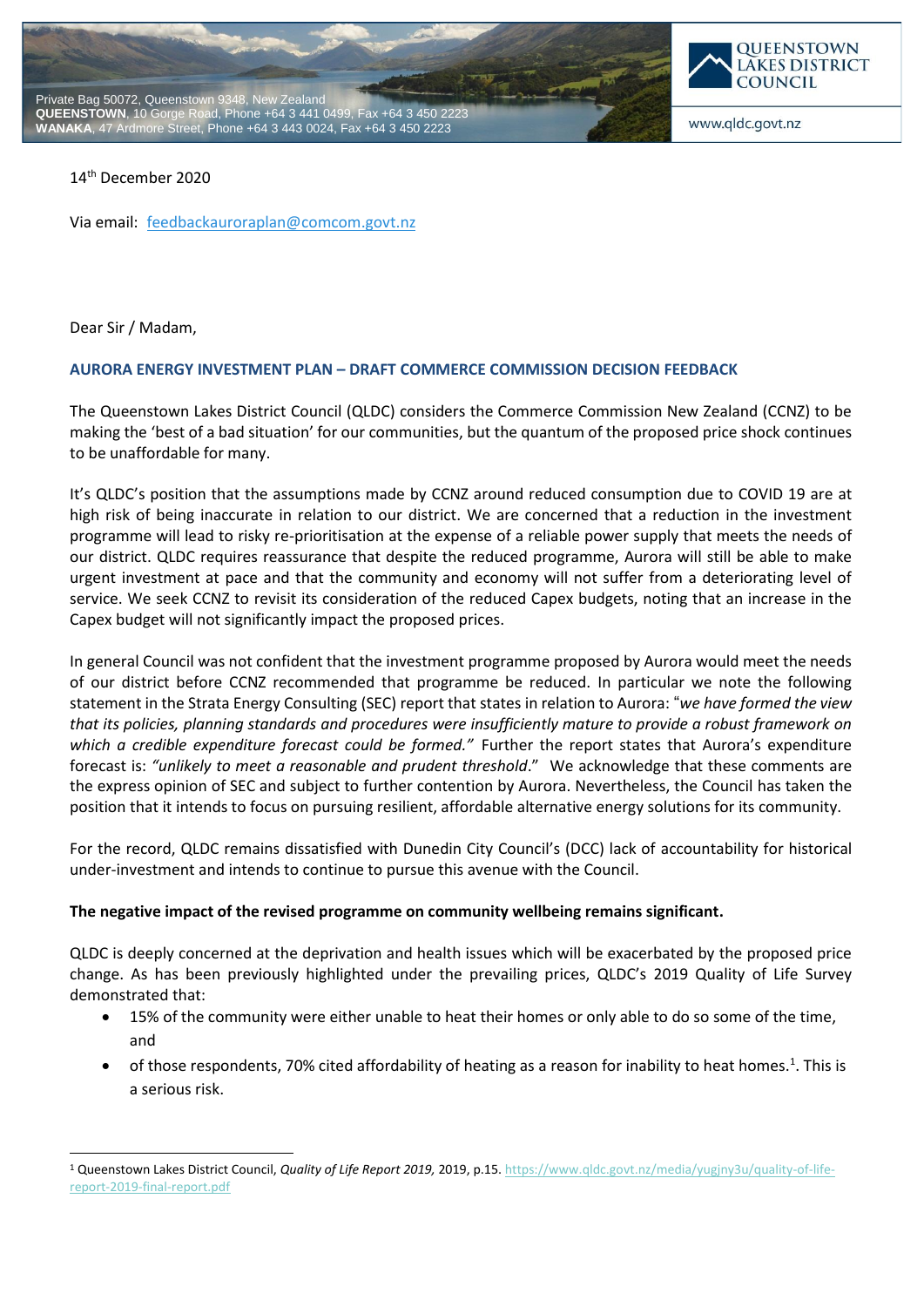There will be subsequent effects for the Government in the form of heightened utility subsidies in the district (where people can qualify) but many groups represented in the lower socio-economic element of our communities cannot (particularly migrant workers). Failing to heat a dwelling during winter in this district will have serious health and wellbeing consequences. We would add that this is equally of concern in the event of outages during winter, which the district is already experiencing on a regular basis.

Pushing the programme from three to five years and reducing the proposed spend by \$86 million mitigates some of these effects, but ultimately households in the district will still be looking at adding \$3-\$13 per month to their power bills. This will increase every year until 2026 when they will be paying \$27-\$85 per month, depending on how much power is consumed. We note that power consumption is not always proportional to income, and for many fixed incomes/low income households that prospect will be inconceivable.

QLDC does acknowledge that in addition to the attempt to 'smooth' the profile of the revenue that CCNZ has proposed a scenario (scenario 2) which would initially defer cost. Given this is a short-term solution that would see customers pay more in the long run, QLDC does not support this option but is open to understanding our communities' feedback on this choice, given the impact of COVID-19.

In addition to the significant imposition of cost, we are concerned about the ongoing level of outages in the district, which today happen with concerning frequency. As already experienced in the region this year, the impact of unplanned outages in the middle of winter is serious for a large part of the community that rely solely on electricity, often due to air quality restrictions that limit access to alternative heating sources (e.g., Arrowtown, Lake Hayes Estate and Shotover Country). We welcome CCNZ tightening the quality standards, relating to unplanned outages, compared to Aurora's proposal. But we remain concerned about how long our community has to cope with an elevated rate of unplanned outages.

### **There is no evidence to suggest that COVID 19 will lower electricity demand**

The CCNZ has signalled that the reduction in programme is partly based on an expectation of lower electricity demand due to COVID-19. We consider this to be a short term outcome, if it occurs at all. Although the CCNZ has further signalled this position can be revisited based on growth, QLDC is concerned about the risk the district is then exposed to, for a number of reasons:

1) QLDC does not understand how the Commerce Commission's revised demand growth expectations have been derived, nor which aspects of demand are driving the deferred capital. Prior to the Covid 19 pandemic, the Queenstown Lakes area was experiencing the fastest rate of resident and visitor growth in New Zealand. While the pandemic has created uncertainty about the future, the underlying drivers of demand to live or visit the Queenstown Lakes remain and growth is likely to return in the future.

Over the past 30 years, the Queenstown Lakes has grown steadily from 15,000 residents to its current population of 42,000, alongside significant growth in visitors to the area. This growth has been driven by the attractive scenery and climate, clean environment, outdoor lifestyle, strong economic opportunities and improved national and international connectivity.

2) Queenstown Lakes is also a district with an extremely variable population depending on seasons and events. At certain times of the year, its population in different locations consists of as many domestic tourists than residents. Therefore, its population (and thus electricity demand) will be substantially more sensitive to a volatile tourist market than in any other part of the country (where the rate of demand change, driven by resident population growth, emerges more gradually).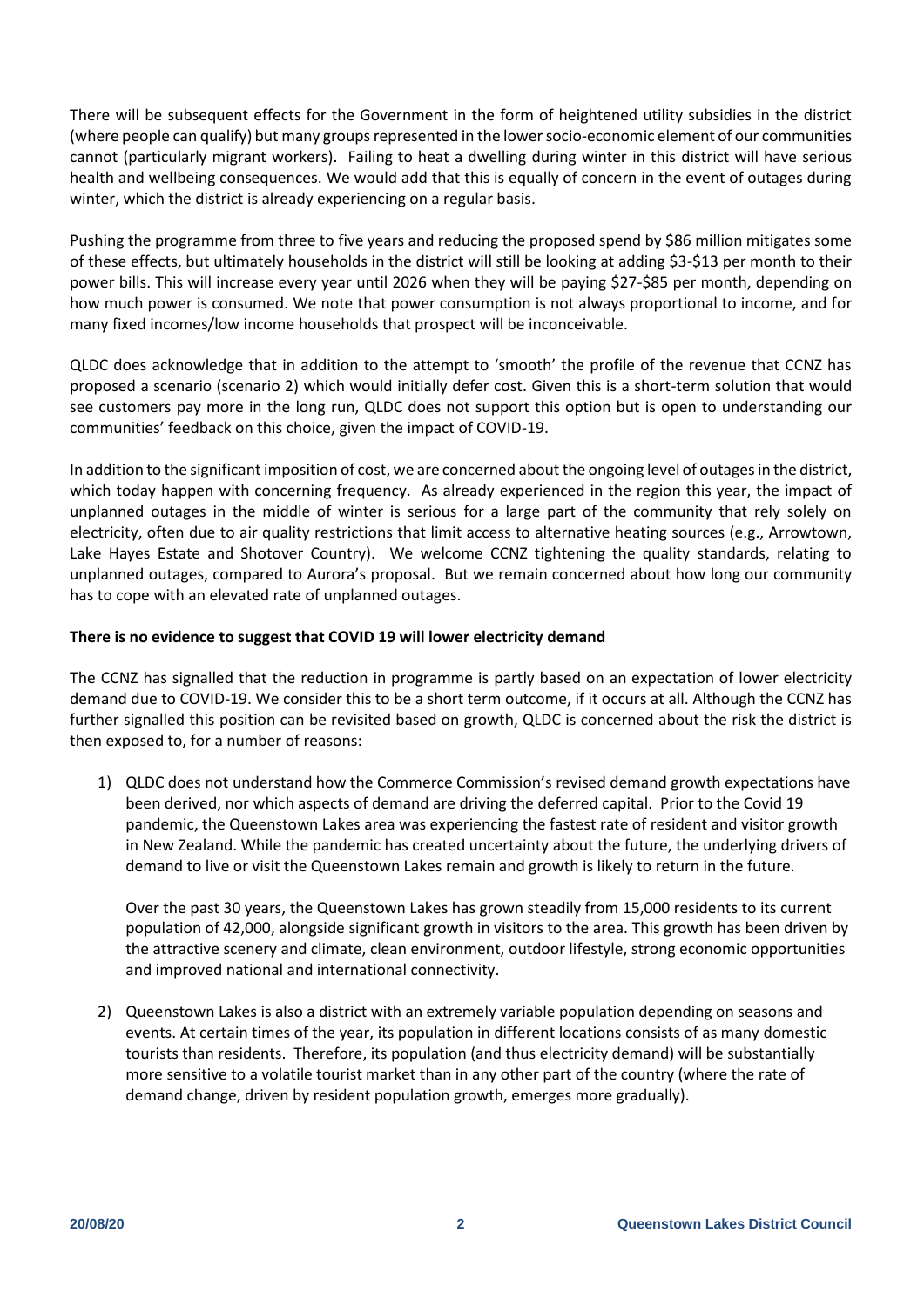The Queenstown Marathon is a good example, with approximately 20,000 domestic visitors arriving in the Wakatipu (which nearly matches its resident population2). Queenstown is unique in this regard and as such, QLDC has some concerns that the cut in capital will place too much risk on the network. Despite this request potentially adding cost, CCNZ is urged to carefully reconsider this recommendation with particular regard to the district's peak population projections.

- 3) In the medium term, the district has committed to a Climate Action plan that will see electricity relied on more heavily, given its lower emissions footprint. We expect to see more electric vehicles to reduce transport emissions, which will increase demand. We are also aware of parts of the network which are suffering from poor air quality (e.g., Arrowtown) where residents would need to switch from wood burners to electric heatpumps to improve environmental outcomes, again driving up demand.
- 4) Our final point is that Queenstown Lakes is seen by Central Government as critical to the re-invigoration of the international visitor market. The district makes a critical contribution to tourisms GDP – well above what its population share is – and is a core part of Brand NZ. That carries with it an expectation that visitors can enjoy a quality experience. The risk of outages creates a risk to not only the reputation of the district but the reputation of New Zealand as a global destination. Beyond that, our district aspires to stimulating economic investment and diversification, and it is well known that quality infrastructure is a core enabler of this. Our power company must meet the needs of the district by delivering a trusted power source not a patchy, third world, just in time product.

QLDC does not have clarity or confidence regarding the extent to which the revisiting mechanism can be adequately responsive to changes in predicted demand growth, e.g., the re-opening of international borders or the opening of electricity-intensive commercial developments. QLDC encourages CCNZ to reconsider its approach to cutting capital spend to ensure that the network can be resilient to a sudden increase in demand, or at the very least consider how a decision to revisit this could be expedited appropriately.

## **Investment in the network's infrastructure needs to remain a priority**

QLDC cautiously supports CCNZ's expectation that Aurora must achieve better efficiencies in delivery as it embarks on this sizeable programme of work. It is noted however, that QLDC's experience as a major infrastructure provider shows that these efficiencies occur through having the appropriate systems and processes in place. QLDC assumes that the revised OPEX and CAPEX decisions still allow Aurora to make investments in these systems and processes with urgency, if required to achieve efficiency.

In principle we support any prudent reduction in expenditure that can enable a price reduction but we question the benchmarking process undertaken by CCNZ which appears to underpin CCNZ's belief that there is unnecessary operational expenditure in Aurora's proposal. The cost of delivery in this district is particularly high and it can be challenging to attract contractors and service providers at short notice. Also, we would expect that larger networks like PowerCo to experience scale economies not available to Aurora which is, as asserted by CCNZ, a quarter of the network size. By not comparing apples with apples this may have presented a skewed picture of cost and we would ask that CCNZ revisits this approach. We support reduced cost but not at the risk of reducing levels of service that does not meet the needs of our district.

# **QLDC remains dissatisfied with DCC's lack of accountability for under-investment**

It is important for CCNZ to understand that our concerns about their proposed scaling back of Aurora's OPEX and CAPEX should not be solved by increasing Aurora's allowable revenue. It needs to be solved by the owner providing the funds that should have been made available over the last 10-15 years. For the avoidance of doubt, we do not believe Aurora paid dividends to its owner that were excessive relative to their regulated return. Our

 $\overline{a}$ <sup>2</sup> <https://www.qldc.govt.nz/community/population-and-demand>